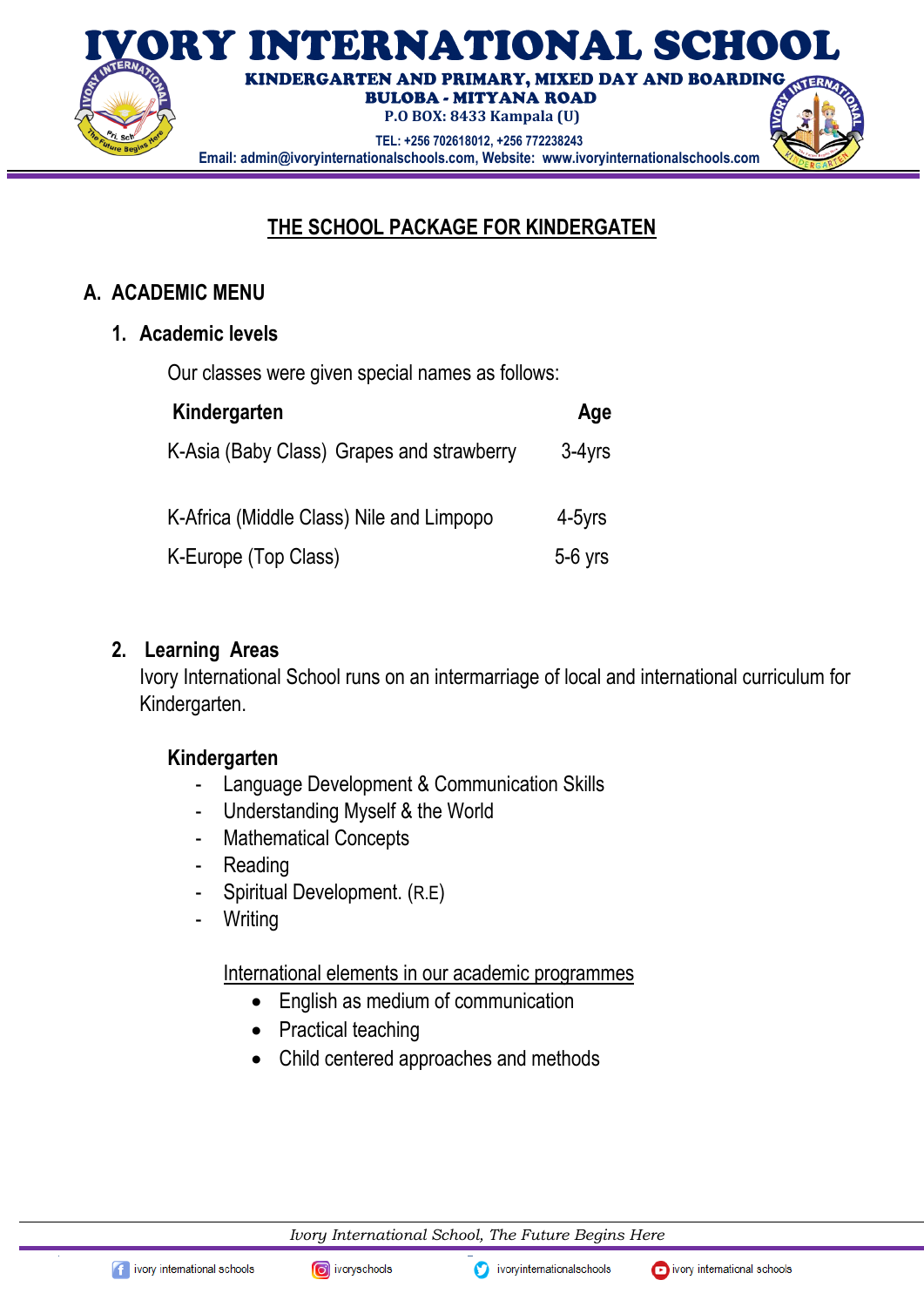### B. **Our daily routine**

|             | $7:00-$ | 8:00-8:30am                                | 8:30am-        | $10:00 -$    | $11:00 -$         | 12:30pm-           | 1:30 <sub>pm</sub> | $3:00-$            | 3:30pm-            |
|-------------|---------|--------------------------------------------|----------------|--------------|-------------------|--------------------|--------------------|--------------------|--------------------|
|             | 8:00am  |                                            | 10:00am        | Am12:30am    | 12:30             | 1:30 <sub>pm</sub> | 3:00 <sub>pm</sub> | 3:00 <sub>pm</sub> | 4:00 <sub>pm</sub> |
| <b>MON</b>  | GAMES   | ASSEMBLY(NEWS)                             | <b>LESSONS</b> | <b>BREAK</b> | <b>LESSONS</b>    | <b>LUNCH</b>       | <b>NAP</b>         |                    |                    |
| <b>TUE</b>  |         | <b>PE</b>                                  | <b>LESSONS</b> | <b>BREAK</b> | <b>LESSONS</b>    | <b>LUNCH</b>       | <b>NAP</b>         |                    |                    |
| <b>WED</b>  | IN-DOOR | <b>BIBLE &amp; QURAN</b><br><b>STORIES</b> | <b>LESSONS</b> | <b>BREAK</b> | <b>LESSONS</b>    | <b>LUNCH</b>       | <b>NAP</b>         | <b>FRUITS</b>      | <b>DEPARTURE</b>   |
| <b>THUR</b> | ∞ర      | <b>PE</b>                                  | <b>LESSONS</b> | <b>BREAK</b> | <b>LESSONS</b>    | <b>LUNCH</b>       | <b>NAP</b>         | SNACK/             |                    |
| FRI         | ARRIVAL | <b>ASSEMBLY</b>                            | <b>LESSONS</b> | <b>BREAK</b> | <b>FUN FRIDAY</b> |                    | <b>NAP</b>         |                    |                    |

## **C. SCHOOL UNIFORM**

### Day scholars

Girls have two class uniform dresses, a sports wear, two pairs of socks and a sweater, while boys have two sets of uniforms (two shirts and two shorts), a sport wear, two pairs of socks, and a sweater.

#### **Boarders**

Both girls and boys have two extra causal uniforms and open leather shoes for use after classes.

### **2. School Uniform schedule**

- Monday Uniform
- Tuesday sports wear
- Wednesday uniform
- Thursday sports wear
- Friday uniform

## **D. EXTRA-CURRICULAR ACTIVITIES**

Ivory International School has a number of extra-curricular activities as follows:

- 1. Games and sports
	- a) Indoor games
		- Fixing jig-saw
		- Dominos
		- Blocks
	- b) Outdoor games
		- Football
		- **Swimming**
		- Ball passing
		- Morning circle